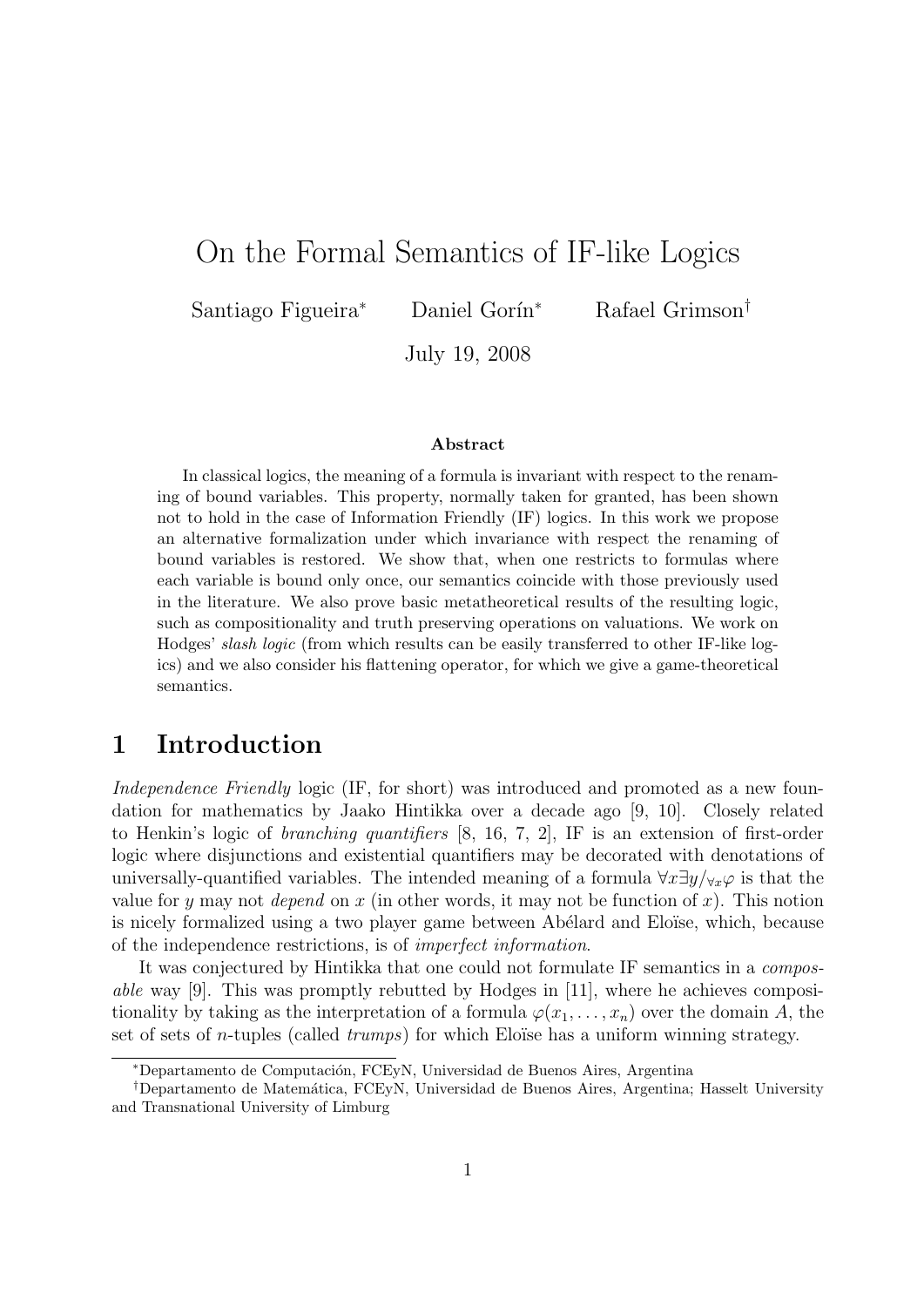Two things are worth observing. First, in [11] Hodges introduced two slight modifications in syntax and semantics, namely: conjunctions and universal quantifiers may also be decorated with restrictions, and restrictions on any of the player's choices may range also over any of his previous choices<sup>1</sup>. Hodges later coined the name *slash logic* for his formulation and noticed that many writers have transferred the name 'IF logic' to slash logic, often without realising the difference [12]. We will use the term IF-like logics to encompass this variety of related logics. In [13], Hodges shows that even if one restricts to Hintikka and Sandu's original formulation of IF, compositionality can be obtained. The second thing to note is that in both papers Hodges considers only the syntactic fragment where each variable may be bound only once. The underlying assumption is that, given an arbitrary formula, one can appropriately rename its variables, so no generality is loss. In the light of later findings, it is not obvious whether this is was a reasonable assumption.

Caicedo and Krynicki [4] proved a prenex normal form theorem for slash logic. To account for arbitrary formulas, where variables occur in any order, and may get rebound, they used compositional semantics in the line of Hodges, but with  $n$ -tuples replaced with valuations. This extension seemed so natural that in later papers it was taken as the standard semantics of slash logic.

Based on this formulation, in [14], Janssen pointed out several strange properties of these logics. At the root of them lies the idea of signaling, i.e., "the phenomenon that the value of a variable one is supposed not to know, is available through the value of another variable" [15]. He observes that if variables are reused, signaling may be blocked and, thus, the truth-value of formulas that only differ on bound-variables may differ. This can even be the case of formulas of IF-logic without restrictions, which would challenge Hintikka's claim of IF being a conservative extension of classical logic [9]

A systematic analysis of signaling in IF-like logics was later performed in [15], where several claims of "equivalence of formulas under syntactic transformations" made in [4] are questioned due to signalings that may get unexpectedly blocked. These results were fixed in [3] by restating them in a much weaker sense.

Summing up, on the one hand, we have a family of logics, aiming to be a conservative extension of first-order logic, for which several results have been proved, but that hold only for the regular fragment. On the other hand, we have that the attempts to formulate general results for the whole fragment failed. In the face of this, Dechesne advocated for the restriction of IF-like logics to the regular fragment, where no rebinding of variables occur (cf. Section 7.5 of [6]).

In this paper, we argue that there is no real need to restrict IF-like logics to regular formulas and that, in fact, most, if not all, of previous results can be generalized to the irregular case in a safe and natural way. In a nutshell, we claim that classical valuations are simply not adequate to formalize independence restrictions in a context where variables can get rebound.

In Section 2 we discuss briefly the interaction between irregular formulas and classical

<sup>&</sup>lt;sup>1</sup>In Hintikka's presentation [9], Eloïse is not allowed to take into account her previous choices. For implications of this fact see, e.g. [14].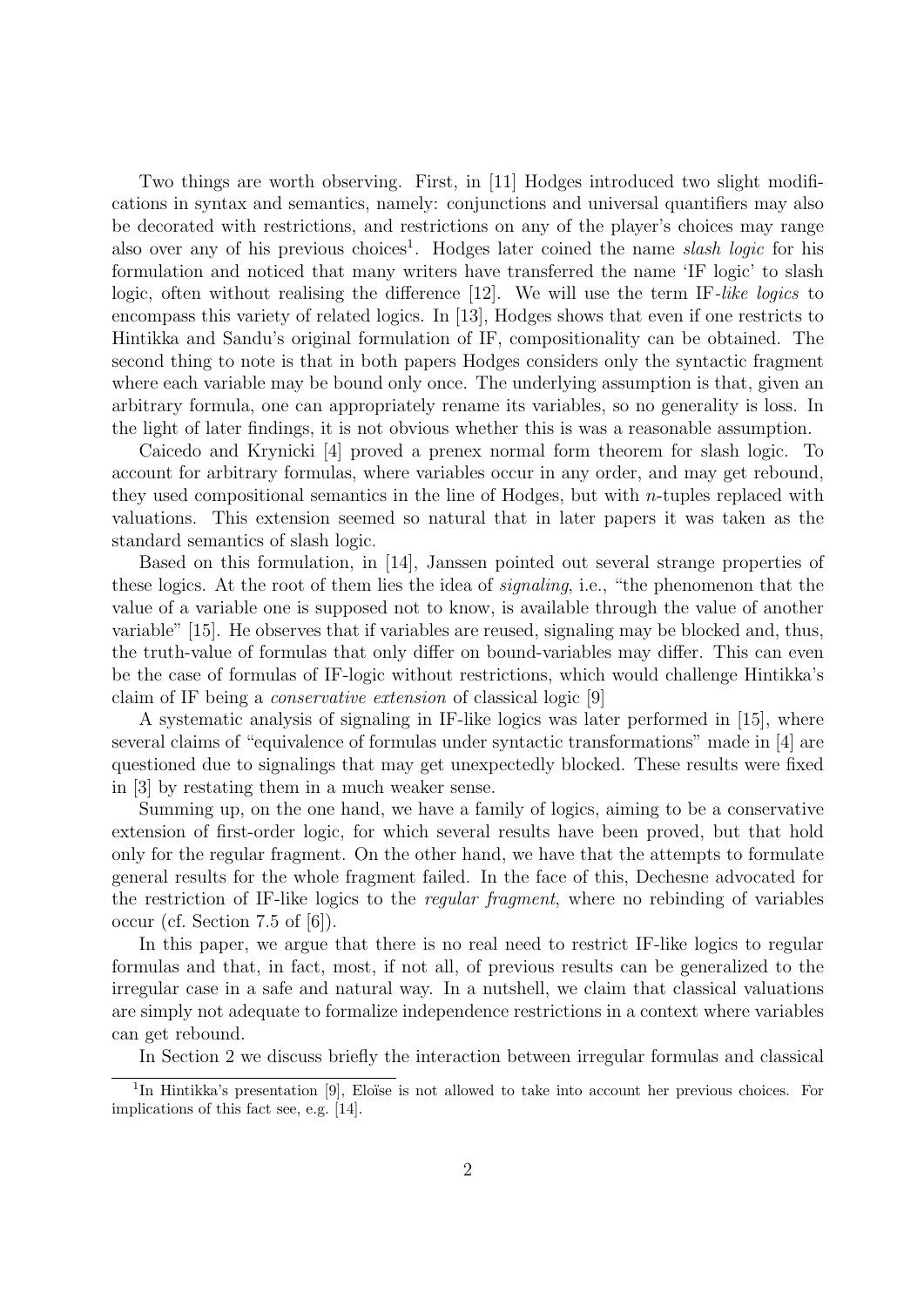valuations with respect to signaling. This motivates Section 3, where we avoid these problems using alternative semantics, that are equivalent for the regular fragment. In Section 4 we consider also the *flattening* operator  $\downarrow$ , introduced by Hodges in [11] and illustrate that irregular formulas can be handled uniformly also in this setting; while doing this, we provide a new (to the best of our knowledge) game semantics for this logic. All the proofs are in Appendix A.

## 2 Preliminaries

#### 2.1 Syntax

From here on, we restrict ourselves to Hodges' *slash logic* (but without indexed disjunctions) [11, 12], in which Hintikka's IF logic can be trivially embedded. Formulas are built out of an infinite supply of constant symbols, function symbols and relation symbols just like in first-order logic, using the following set of connectives:  $\sim$ ,  $\sqrt{y_{1},...,y_{k}}$  and  $\exists x/y_1,...,y_k$ , where  $y_1,...,y_k$  stands for a set of variables. The derived connectives  $\wedge/y_1,...,y_k$ and  $\forall x/y_1,...,y_k$  are defined in the usual way. We will also write  $\wedge$ ,  $\vee$ ,  $\exists x$  and  $\forall x$  for  $\wedge/\emptyset$ ,  $\vee/\emptyset$ ,  $\exists x/\varphi$  and  $\forall x/\varphi$ . Following [4] we don't impose any restriction on the variables occurring under the slashes.

The sets of free and bound variables of  $\varphi$ ,  $Fv(\varphi)$  and  $Bv(\varphi)$  respectively, are defined in the usual way. Of course, variables that occur under slashes must be taken into consideration; observe, for example, that if  $\theta := \exists x /_{x,y}[x = z]$  then  $F_v(\theta) = \{x, y, z\}$  and  $Bv(\theta) = \{x\}.$ 

Following Dechesne [6], we will say that a formula  $\varphi$  is regular whenever  $Fv(\varphi)$  $Bv(\varphi) = \emptyset$  and there is no nested quantification over the same variable. To follow Hodges' presentation, when referring to regular formulas we will sometimes make the context (i.e. the free variables in scope) a parameter of the formula by writing:  $\varphi(x_1, \ldots, x_n)$ , where  $(x_1, \ldots, x_n)$  is an *n*-tuple of distinct variables such that  $F_v(\varphi) \subseteq \{x_1, \ldots, x_n\}$ . Observe that this means that for a fixed  $\varphi$ ,  $\varphi(x, y)$  and  $\varphi(x, y, z)$  will generally denote two nonequivalent formulas. See [11] for further details.

### 2.2 Semantics

We will consider two related semantics. On the one hand, there is Hodges' trump semantics, which we will call T-semantics. It is compositional and based on sets of tuples but its formalization requires regular formulas with the context as a parameter. On the other, we have Caicedo and Kynicki's extension of trump semantics to arbitrary formulas, which we will call V-semantics. It is based on sets of valuations and has a natural game-based formulation from which compositionality can be proved [4, 3].

Let us begin with V-semantics. A formula  $\varphi$  is true in a model M under a set of valuations V, written  $\mathcal{M} \models^+ \varphi[V]$ , iff Eloïse has a valid strategy that, when followed, wins every instance  $\mathsf{G}(\mathcal{M}, \varphi, v)$  (for  $v \in V$ ) of the classical satisfaction game between Abélard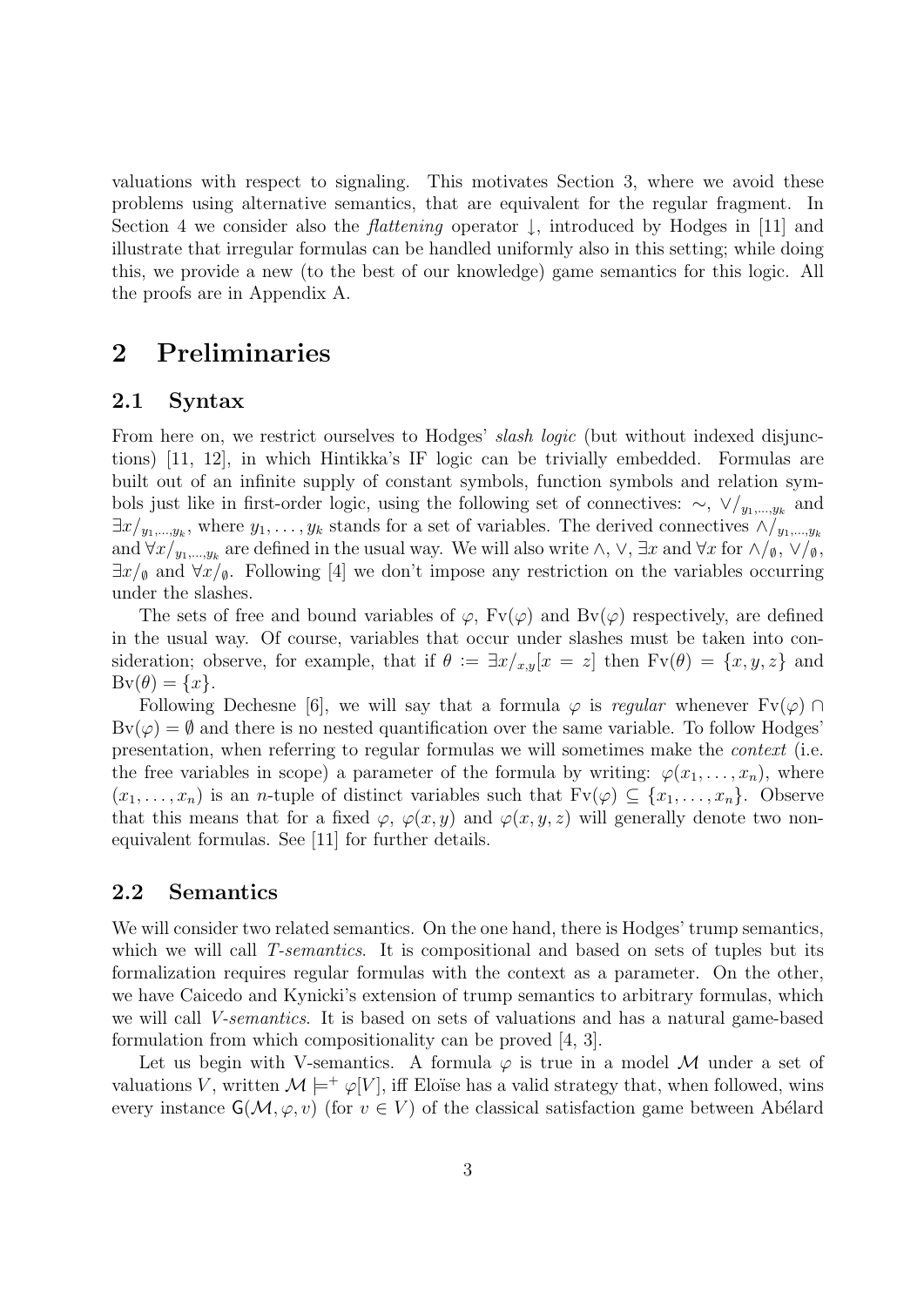and Eloïse. Dually, a formula is false, written  $\mathcal{M} \models^-\varphi[V]$ , whenever Abélard has a valid strategy that is winning for every  $\mathsf{G}(\mathcal{M}, \varphi, v), v \in V$ . For a strategy to be valid, it has to satisfy additional independence conditions. For a formal presentation refer to [4, 3].

Hodges avoided valuations in the first place by restricting to regular formulas where the context is a parameter: a valuation for  $\varphi(x_1,\ldots,x_n)$  is simply an *n*-tuple  $(a_1,\ldots,a_n)$ . Let us say that  $v_{(a_1,...,a_n)}$  is a valuation such that  $v_{(a_1,...,a_n)}(x_i) = a_i$  when  $1 \leq i \leq n$  and  $v(x) = c$ , for some fixed c, otherwise; then, intuitively, a trump (resp. cotrump) T for  $\varphi(x_1,\ldots,x_n)$  in M, written  $\mathcal{M} \models^+ \varphi(x_1,\ldots,x_n)[T]$  (resp.  $\mathcal{M} \models^- \varphi(x_1\ldots x_n)[T]$ ), is just a set of *n*-tuples for which Eloïse (resp. Abélard) has a strategy that is winning for every instance of the game  $\mathsf{G}(\mathcal{M}, \varphi, v_{(a_1...a_n)})$  for  $(a_1... a_n) \in T$ . This can be alternatively defined in a composable way; we include for reference such a formulation in Appendix A and refer the reader to [11] for further details.

*Notation.* Thoughout this paper, " $\mathcal{M} \models^{\pm} X$  iff  $\mathcal{M} \models^{\pm} Y$ " will stand for " $\mathcal{M} \models^{\pm} X$  iff  $\mathcal{M} \models^{+} Y$ , and  $\mathcal{M} \models^{-} X$  iff  $\mathcal{M} \models^{-} Y$ ".

As usual, each of these semantics gives rise to a notion of formula equivalence.

- **V-equivalence:**  $\varphi_1 \equiv_V \varphi_2$  iff  $Fv(\varphi_1) = Fv(\varphi_2)$  and for all M and every set of valuations  $V, M \models^{\pm} \varphi_1[V]$  iff  $M \models^{\pm} \varphi_2[V]$ .
- **T-equivalence:** Let  $\overline{x} = x_1, \ldots, x_n$ .  $\varphi_1(\overline{x}) \equiv_T \varphi_2(\overline{x})$  iff  $Fv(\varphi_1) = Fv(\varphi_2)$  and for all M and every  $T \subseteq |\mathcal{M}|^n$ ,  $\mathcal{M} \models^{\pm} \varphi_1(\overline{x})[T]$  iff  $\mathcal{M} \models^{\pm} \varphi_2(\overline{x})[T]$ .

### 2.3 Signaling Kicks in

It was first observed by Jannsen [14] that V-semantics and signaling don't interact well. Consider, for instance, the following example (from [14], section 7, formulas (32) and (33)):  $\theta_1 := \forall x \forall y \forall z [x = y \lor \exists u \exists w /_{x} [w \neq x \land u = z]]$  and  $\theta_2 := \forall x \forall y \forall z [x = y \lor \exists y \exists w /_{x} [w \neq y \land u = z]]$  $x \wedge y = z$ ] Clearly,  $\theta_1$  is a regular formula while  $\theta_2$  is not. Moreover, they only differ in the symbol used for a bound variable:  $u$  vs.  $y$ . Since variable symbols are expected to be simple placeholders, both formulas should be equivalent. Now, Eloïse has a winning strategy for  $\theta_1$ , regardless the structure:  $f_{\vee}(v) = L$  if  $v(x) = v(y)$  and  $f_{\vee}(v) = R$  otherwise;  $f_{\exists u}(v) = v(z)$ ;  $f_{\exists w/x}(v) = v(y)$ . Observe that Eloïse's strategy for  $\theta_1$  relies heavily on *signaling*: she needs a value other than  $v(x)$  but her strategy function may not depend on x; however, y is signaling such a value.

The problem is that this strategy is not winning for  $\theta_2$ : whenever Abélard picks different initial values for x and y, Eloïse will be forced to reset the value of y to that of z, breaking the global invariant of her strategy (i.e., blocking the signal). In fact, it is not hard to show that for arbitrary structures, Eloïse has no winning strategy for  $\theta_2$  which implies that  $\theta_1 \not\equiv_V \theta_2$ .

Now, although this is an already known example, we feel its significance has been overlooked. Variables (and specially those that are bound) ought to be a mere syntactic device, a simple placeholder. They should bear no meaning in itself. The only thing we should care about two bound variables  $x$  and  $y$  is that they are distinct and, as such, stand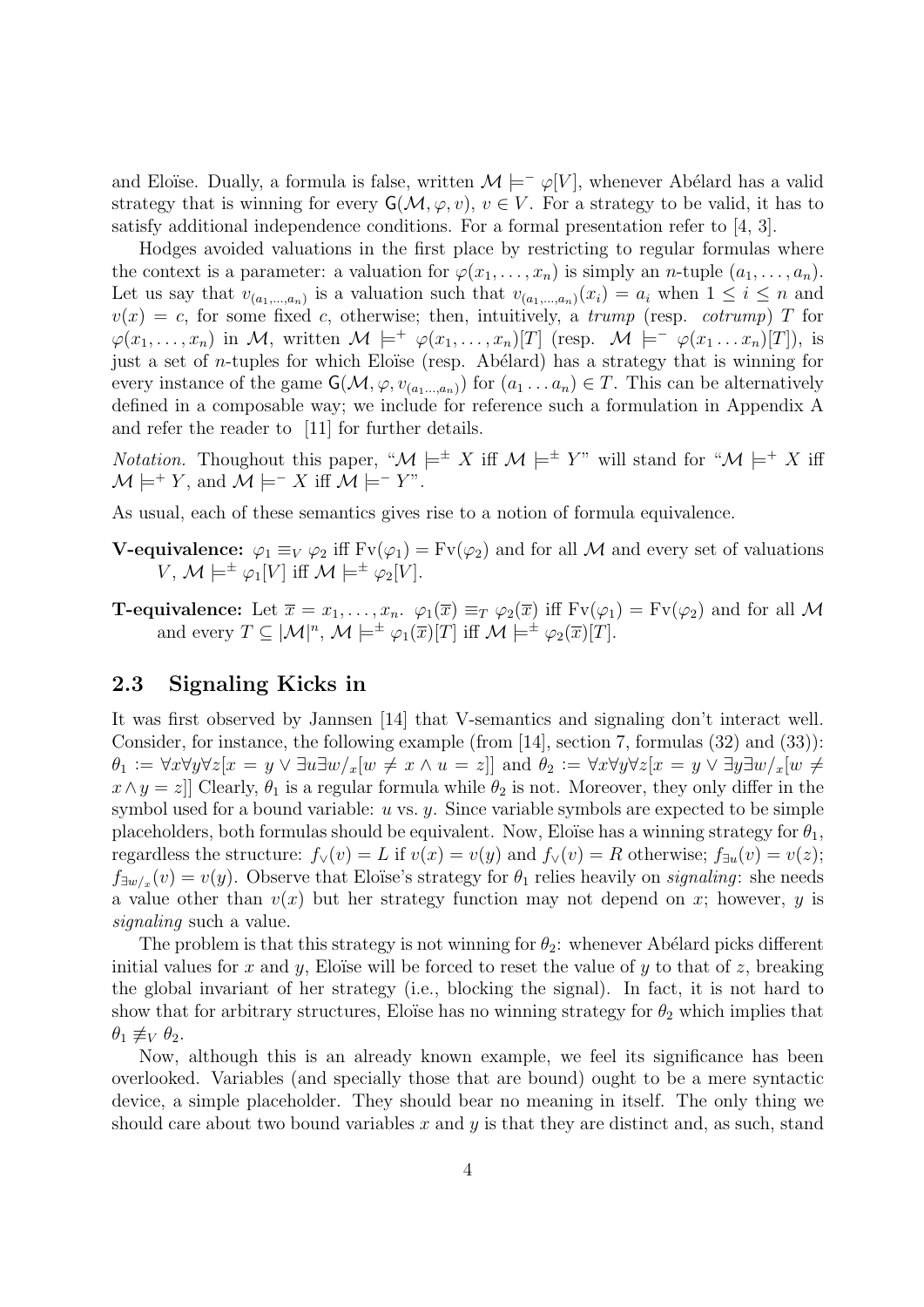for distinct placeholders. In that sense u, v or w should be as good as  $y$ . In fact, we should expect to be able to drop variables altogether and replace them with some equivalent syntactic device, such as de Bruijn indices [5].

This notion is so crucial that it even has a name:  $\alpha$ -equivalence. (for formal definitions see any textbook on  $\lambda$ -calculus, e.g. [1]). In every sensible formalism,  $\alpha$ -equivalence implies equivalence. We already saw this does not hold in slash logic under V-semantics in general and the following example shows that it neither does restricted to regular formulas. Consider these  $\alpha$ -equivalent, regular formulas:  $\theta_3 := \exists y \exists z /_{x,y} [z = x]$  and  $\theta_4 := \exists u \exists z /_{x,y} [z = x]$ . For  $||\mathcal{M}|| \geq 2$  and  $V = \{v \mid v(x) = v(u)\}\$ it is easy to see that  $\mathcal{M} \models^+ \theta_3[V]$  but  $\mathcal{M} \not\models^+ \theta_4[V]$ .

Invariance under  $\alpha$ -equivalence is such a basic property that it is not surprising that neither Hodges nor Caicedo and Krynicki mention it in their papers. However the latter two assumed it to hold and this lead to some flawed results (see [15]). In the face of this, it is worth verifying that, fortunately,  $\alpha$ -equivalence does hold under T-semantics (the proof is on Section A.2).

**Proposition 1.** Let  $\overline{x} = (x_1, \ldots, x_n)$ ; if  $\varphi_1(\overline{x}) \equiv_\alpha \varphi_2(\overline{x})$  then  $\varphi_1(\overline{x}) \equiv_T \varphi_2(\overline{x})$ .

The fact that invariance under  $\alpha$ -equivalence holds on regular formulas under T-semantics but fails under V-semantics is, in our opinion, a clear indication that this is neither a feature of these logics nor they should be restricted to the regular fragment. V-semantics simply fail to generalize properly the meaning given to the slashed connectives by the T-semantics.

# 3 Uniform Semantics for Regular and Irregular Formulas

Classical valuations are an inadequate device to formalize the semantics of unrestricted IFlike formulas: under rebinding of variables, they simply fail to keep track of all the previous choices, which is crucial in a setting of independence restrictions. Our plan is, roughly, to replace valuations with tuples  $\langle s, p \rangle$ , where  $s \in |\mathcal{M}|^{\omega}$  is an infinite sequence of choices, and  $p$  is a mapping of variables into positions of  $s$ . A variable  $x$  gets thus interpreted as  $s(p(x))$ . Observe one can think of the composition  $s \circ p$  as denoting a classical valuation<sup>2</sup>.

Using games, we will define what we call S-semantics, that is, the relations  $\mathcal{M} \models^{+}$  $\varphi[S, p, h]$  and  $\mathcal{M} \models^{\perp} \varphi[S, p, h]$  where S is a nonempty set of sequences taken from  $|\mathcal{M}|^{\omega}$ , and  $h < \omega$  can be regarded as indicating how many "previous choices" are in scope. After checking that under this formalization some of the nice properties of classical logics hold, we will verify that, on regular formulas, S-semantics and T-semantics coincide.

The game  $\mathsf{G}(\mathcal{M}, \varphi, S, p, h)$  we are about to define deviates from the customary semantic game for IF-like logics: it is a one-turn game where Abélard and Eloïse pick functions

<sup>2</sup>Almost all of our presentation can probably be done using sequences of finite length. Apart from an arguably more cumbersome presentation, a downside of this would be that  $s \circ p$  would then represent a classical valuation but one with finite image.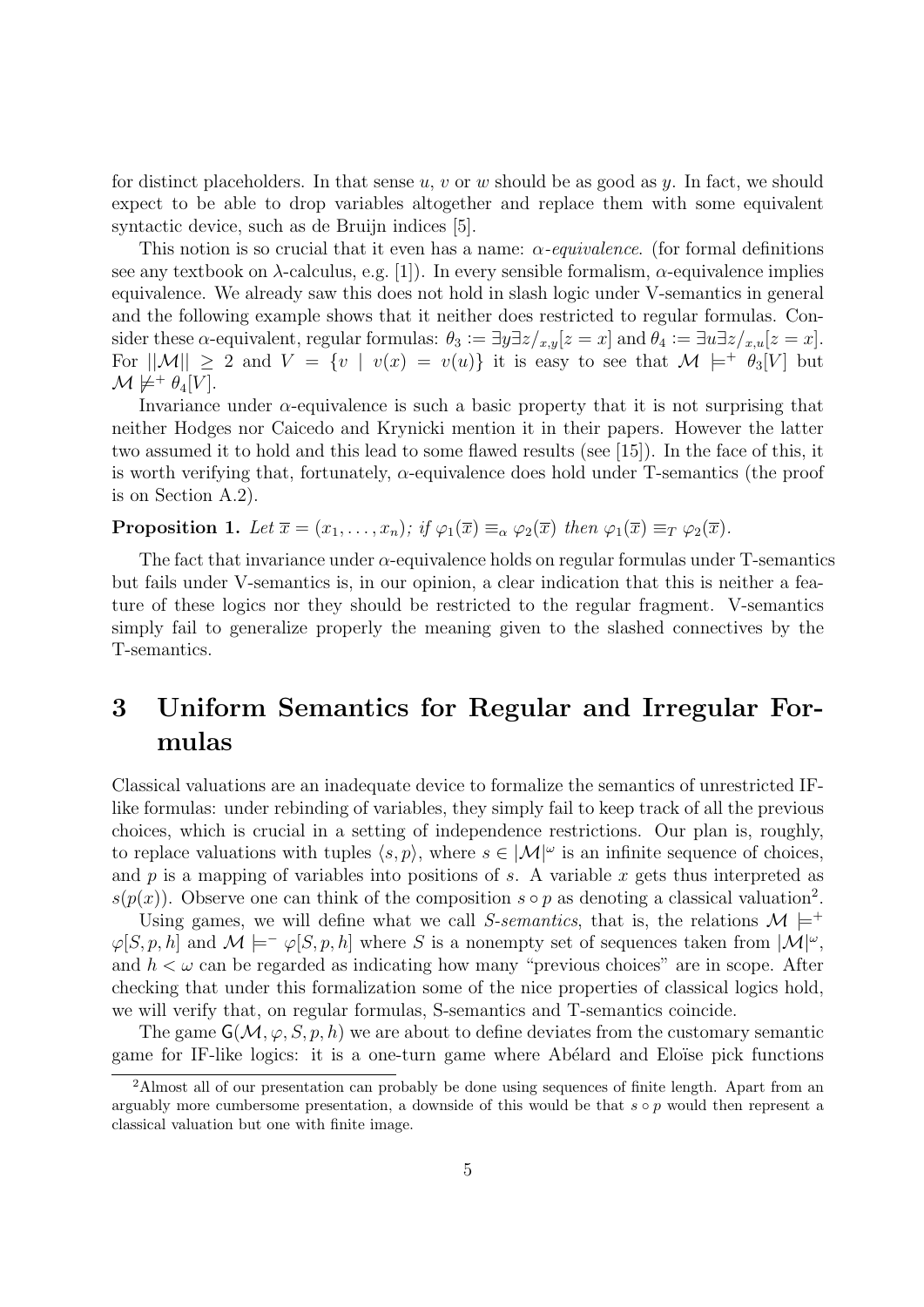instead of elements. There are two reasons for this. On the one hand, we prefer this formulation since in this way the higher-order nature of the logic becomes arguably more apparent. On the other, this game will be generalized to an  $n$ -turn game in Section 4 to provide natural game-theoretical semantics for Hodges' flattening operator.

Before we go into the definitions, we need some notation for the manipulation of functions (and, in particular, infinite sequences). Let  $f : X \to Y$ , we denote with  $f[x \mapsto y]$ the function such that  $f[x \mapsto y](x) = y$  and  $f[x \mapsto y](z) = f(z)$  for all  $z \neq x$ . As usual, if  $X' \subseteq X$  then  $f \upharpoonright X' : X' \to Y$  will be the restriction of f to X'.

The board. The game is played over the syntactic tree of a formula. Every node of the tree, except the ∼-nodes, belong to one of the players: those initially under an even number of ∼-nodes belong to Eloïse, the rest belongs to Abélard. The initial assignment of nodes to a player will be remembered along the game. Furthermore, some nodes may be decorated with functions during the game: ∃-nodes can be decorated with any function  $f : |\mathcal{M}|^{\omega} \to |\mathcal{M}|$ ;  $\vee$ -nodes can be decorated with any function  $f : |\mathcal{M}|^{\omega} \to \{L, R\}.$ Initially, these nodes have no decoration. Plus, there is a triple  $\langle S, p, h \rangle$  and a placeholder (initially empty) for a sequence in  $|\mathcal{M}|^{\omega}$ .

The turn. The turn is composed of two clearly distinguished phases. In the first phase, both players decorate all their nodes with proper functions. The order in which they tag their nodes is not important as long as they don't get to see their opponent's choices in advance. For simplicity, we will assume they both play simultaneously. For the second phase, we introduce a third agent, sometimes known as Nature, that can be seen as random choices. Nature first picks some sequence from S and puts it in the placeholder. Next, it proceeds to evaluate the result of the turn using the following recursive procedure:

R1 If the tree is of the form  $\sim \psi$ , Nature replaces it with  $\psi$  and evaluation continues.

- **R2** If the tree is of the form  $\psi_1 \vee \psi_2$ , then its root must have been decorated with some  $f: |\mathcal{M}|^{\omega} \to \{L, R\}$ . Nature then picks a sequence  $r \in |\mathcal{M}|^{\omega}$  such that  $r(i) = s(i)$  for every  $i \notin \{p(y_1), \ldots, p(y_n)\} \cup \{k \mid k \geq h\}$ , where s stands for the sequence on the placeholder, and evaluates  $f(r)$ . Observe that the values the player was not supposed to consider are replaced with arbitrary values prior to evaluating the function. The tree then is replaced with  $\psi_1$  if the result is L or with  $\psi_2$  otherwise, and evaluation proceeds.
- **R3** If the tree is of the form  $\exists x/y_1,...,y_k}$ , then it must be decorated with some f :  $|\mathcal{M}|^{\omega} \to |\mathcal{M}|$ . Nature here also picks a sequence  $r \in |\mathcal{M}|^{\omega}$  such that  $r(i) = s(i)$ for every  $i \notin \{p(y_1), \ldots, p(y_n)\} \cup \{k \mid k \geq h\}$ , where s stands for the sequence on the placeholder, and evaluates  $f(r)$ . Let us call this value b. Nature records this choice by replacing the sequence in the placeholder with  $s[h \mapsto b]$ ; x is bound to b by replacing p with  $p[x \mapsto h]$  and h is incremented by one. Finally, the tree is replaced with  $\psi$  and evaluation proceeds.
- **R4** Finally, if the root of the tree is of the form  $R(t_1, \ldots, t_k)$ , evaluation ends. Eloïse is declared the winner of the match whenever this node belongs to her and  $\mathcal{M} \models$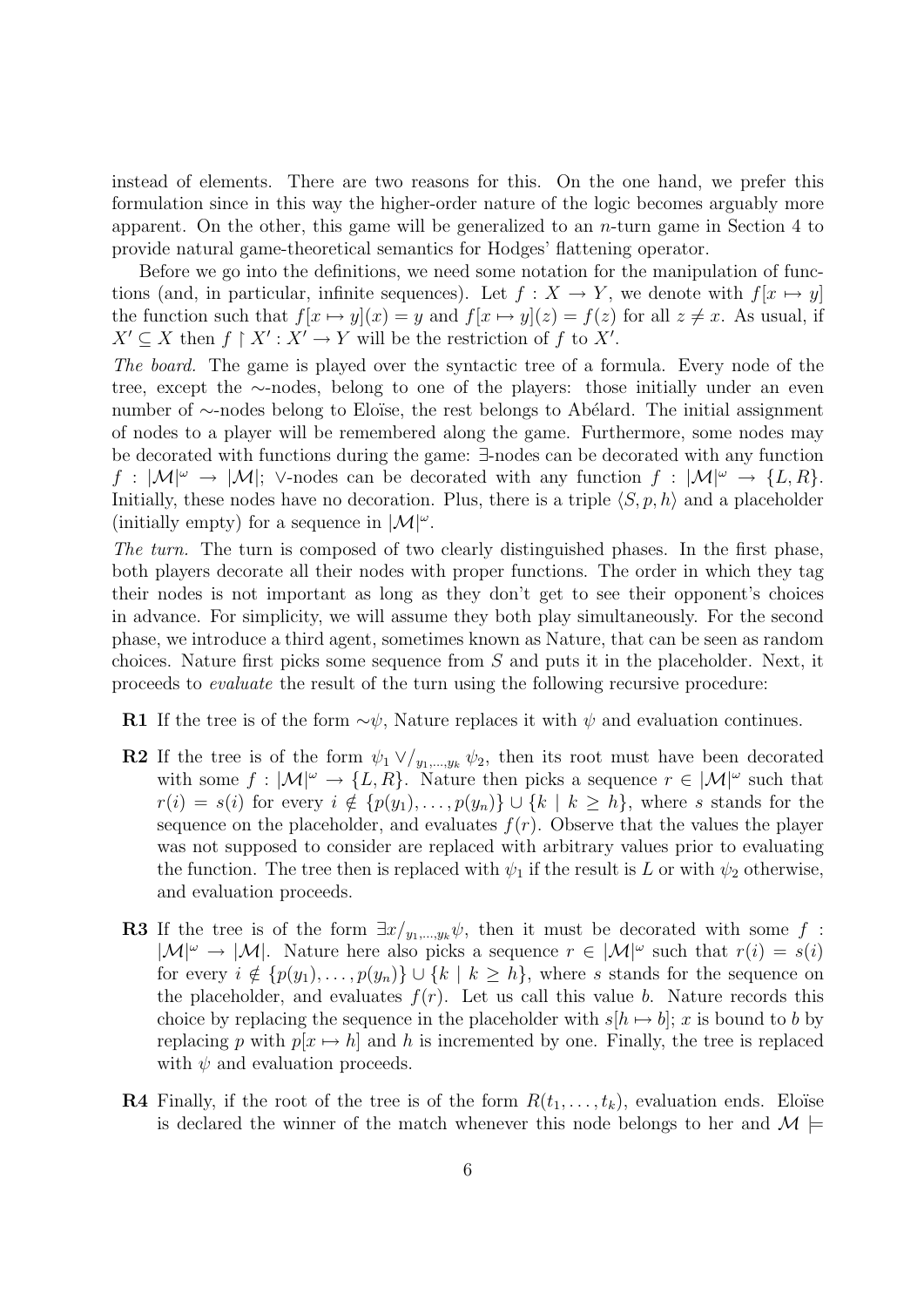$R(t_1, \ldots, t_k)[s \circ p]$ , or the node belongs to Abélard and  $\mathcal{M} \not\models R(t_1, \ldots, t_k)[s \circ p]$ . In any other case, the winner is Abélard.

Winning strategies. A strategy for a player of the game  $\mathsf{G}(\mathcal{M}, \varphi, S, p, h)$  is just the collection of functions used to decorate the syntactic tree of  $\varphi$ . Furthermore, the strategy is winning if it guarantees that the player will win every match of the game, regardless the strategy of the opponent and the choices made by Nature. Observe this game is of imperfect information: Abélard and Eloïse must play *simultaneously* (i.e. ignoring the opponent move) and the initial valuation is "randomly" picked by Nature. Therefore, some games are probably undetermined, that is, none of the players have a winning strategy.

We are now ready to give our game-semantic notion of *truth* and *falsity*. Observe, though, that this will be restricted to only certain  $p$  and  $h$ . The rationale for this will become clear later (cf. Example 4 and Lemma 15).

**Definition 2.** We say that  $p : \text{Vars} \to \omega$  and  $h < \omega$  are a proper context for a formula  $\varphi$ if p  $\restriction$  Fv( $\varphi$ ) is injective and  $\{p(x) \mid x \in \mathrm{Fv}(\varphi)\} \subset \{0, \ldots, h-1\}.$ 

Definition 3 ( $\models^+$  and  $\models^-$  for S-semantics). Given a formula  $\varphi$ , a suitable model M, a nonempty set  $S \subseteq |\mathcal{M}|^{\omega}$  and a proper context for  $\varphi$ , p : Vars  $\rightarrow \omega$  and  $h < \omega$ , we define:  $\mathcal{M} \models^+ \varphi[S, p, h]$  iff Eloïse has a winning strategy for  $\mathsf{G}(\mathcal{M}, \varphi, S, p, h)$ ;  $\mathcal{M} \models^- \varphi[S, p, h]$  iff Abélard has a winning strategy for  $G(\mathcal{M}, \varphi, S, p, h)$ .

When S is the singleton set  $\{s\}$  we may alternatively write  $\mathcal{M} \models^+ \varphi[s, p, h]$  and  $\mathcal{M} \models^+ \varphi[s, p, h]$ . Furthermore, we will write  $\mathcal{M} \models^+ \varphi$  if  $\mathcal{M} \models^+ \varphi[|\mathcal{M}|^\omega, p, h]$  whenever p and h are a proper context for  $\varphi$  (and analogously for  $\mathcal{M} \models^- \varphi$ ).

**Example 4.** Consider  $\theta := \exists x \ [x \neq y]$ . One would expect that for any M with at least two elements,  $\mathcal{M} \models^+ \theta$  show hold. However, Eloïse has no winning strategy on  $\mathsf{G}(\mathcal{M}, \theta, S, p, h)$ when  $p(y) = h$ . The problem here is that the value selected by Eloïse's function for x, whatever it is, will be recorded in position  $h$ , thus overwriting the value of  $y$ . Observe, though, that if p and h are a proper context for  $\theta$ , then it cannot be the case that  $p(y) > h$ .

Example 5. Let us revisit the irregular formula  $\theta_2$  from Section 2.3. We shall verify that for any model M, M  $\models^+ \theta_2$ . For this, consider the following strategy for Eloïse:  $f_\vee(s) = L$ if  $s(h) = s(h+1)$  and  $f_{\vee}(s) = R$  otherwise;  $f_{\exists y}(s) = s(h+2)$ ;  $f_{\exists u/x}(s) = s(h+1)$ . The reader should verify that this is essentially the same strategy used for  $\theta_1$  in Section 2. Observe that, for example,  $s(h + 1)$  plays the same role that  $v(y)$  played in the latter, except that by using an offset from h (i.e., from the position in s where the value for the outermost quantifier was recorded) instead of the variable name, we escape from the deathtraps created by the rebinding of variables. In fact, Eloïse's winning strategy in this example works for any renaming of variables of  $\theta_2$ .

So far we have defined  $\models^+$  and  $\models^-$  with respect to sets of sequences using a game theoretical approach. We can also give a compositional characterization, in the line of [11] and [4] (the proof of Theorem 7 is on Section A.3).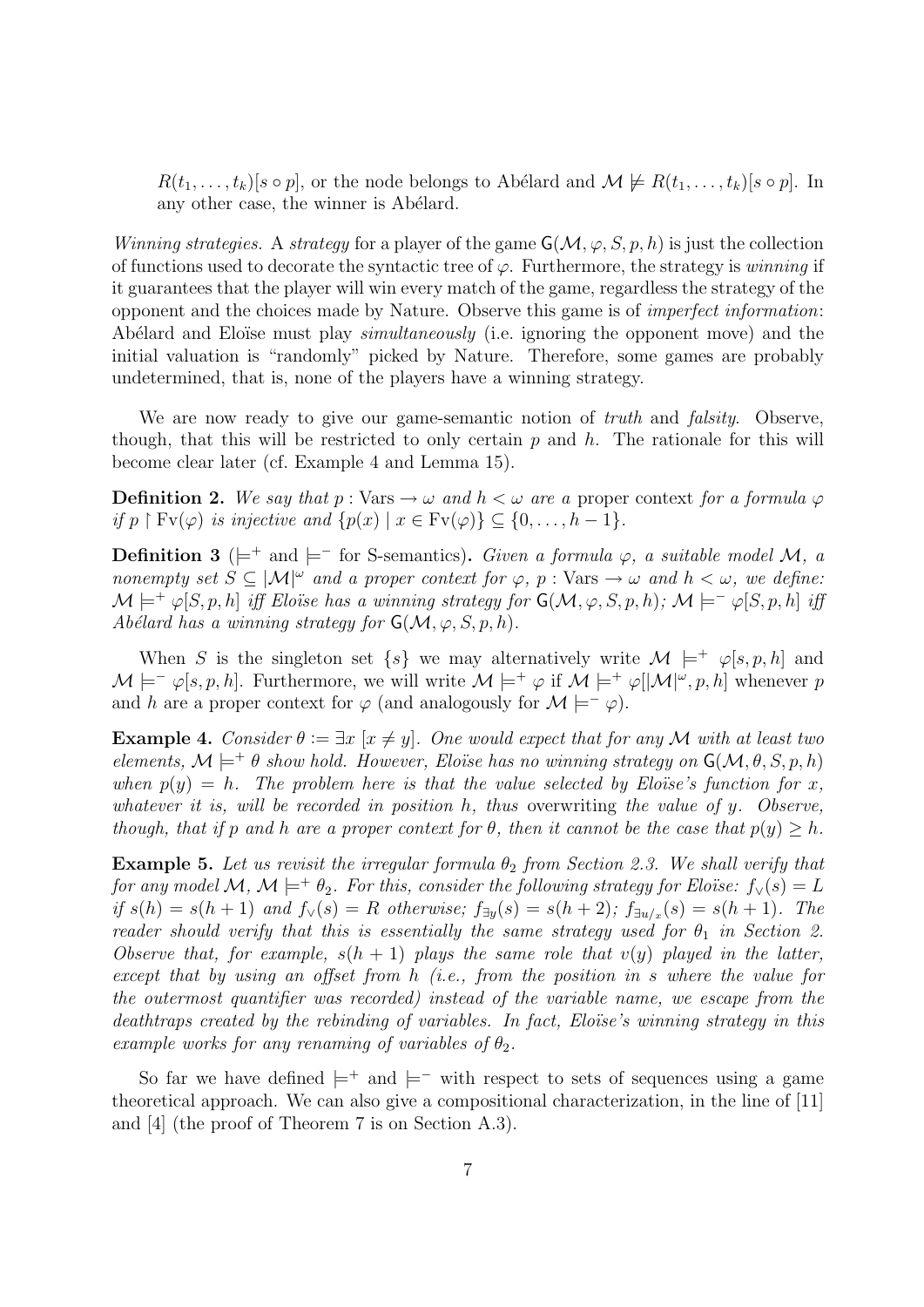**Definition 6.** Let  $f : A^B \to C$  and let  $Y \subseteq B$ . We say that f is Y-independent if for all  $g_1, g_2 \in A^B$  such that  $g_1(x) = g_2(x)$  whenever  $x \notin Y$ ,  $f(g_1) = f(g_2)$ .

**Theorem 7** (Compositionality of S-semantics). Let M be a suitable model, let  $S \subseteq |\mathcal{M}|^{\omega}$ be nonempty and let  $p : \text{Vars} \to \omega$  and  $h < \omega$  be a proper context.

- 1.  $\mathcal{M} \models^+ R(t_1,\ldots,t_k)[S,p,h]$  iff  $\mathcal{M} \models R(t_1,\ldots,t_k)[s \circ p]$  for all  $s \in S$
- 2.  $\mathcal{M} \models^{-} R(t_1, \ldots, t_k)[S, p, h]$  iff  $\mathcal{M} \not\models R(t_1, \ldots, t_k)[s \circ p]$  for all  $s \in S$
- 3.  $\mathcal{M} \models^+ \sim \psi[S, p, h]$  iff  $\mathcal{M} \models^- \psi[S, p, h]$
- 4.  $\mathcal{M} \models^- \sim \psi[S, p, h]$  iff  $\mathcal{M} \models^+ \psi[S, p, h]$
- 5.  $\mathcal{M} \models^+ \psi_1 \vee \big\downarrow_{y_1,\dots,y_k} \psi_2[S, p, h]$  iff there is an  $f : S \to \{L, R\}$  such that
	- f is  $\{p(y_1), \ldots, p(y_k)\} \cup \{k \mid k \geq h\}$ -independent:
	- $\mathcal{M} \models^+ \psi_1[S_L, p, h],$  where  $S_L = \{s \mid s \in S, f(s) = L\}$ ; and
	- $\mathcal{M} \models^+ \psi_2[S_R, p, h],$  where  $S_R = \{s \mid s \in S, f(s) = R\}$
- 6.  $\mathcal{M} \models^= \psi_1 \vee \big/_{y_1,\dots,y_k} \psi_2[S,p,h]$  iff  $\mathcal{M} \models^= \psi_1[S,p,h]$  and  $\mathcal{M} \models^= \psi_1[S,p,h]$
- 7.  $\mathcal{M} \models^+ \exists x/_{y_1,\dots,y_k} \psi[S, p, h]$  iff there is a function  $f : S \to |\mathcal{M}|$  such that
	- f is  $\{p(y_1), \ldots, p(y_k)\} \cup \{k \mid k \geq h\}$ -independent; and
	- $\mathcal{M} \models^+ \psi[\widetilde{S}, p[x \mapsto h], h+1]$ , where  $\widetilde{S} = \{s[h \mapsto f(s)] \mid s \in S\}$
- 8.  $\mathcal{M} \models^= \exists x/_{y_1,\dots,y_k} \psi[S, p, h]$  iff  $\mathcal{M} \models^= \psi[\widetilde{S}, p[x \mapsto h], h+1]$  for  $\widetilde{S} = \{s[h \mapsto a] \mid s \in$  $S, a \in |\mathcal{M}|$

**Definition 8** ( $\equiv_h$  and  $\equiv$ ). Given  $h < \omega$ , we write  $\varphi_1 \equiv_h \varphi_2$  if  $Fv(\varphi_1) = Fv(\varphi_2)$  and for every suitable model M, every nonempty  $S \subseteq |\mathcal{M}|^{\omega}$  and every p : Vars  $\rightarrow \omega$  such that p, h is a proper context for  $\varphi_1$ ,  $\mathcal{M} \models^{\pm} \varphi_1[S, p, h]$  iff  $\mathcal{M} \models^{\pm} \varphi_2[S, p, h]$ . Furthermore, if for every  $h < \omega$  we have  $\varphi_1 \equiv_h \varphi_2$ , then we say that the formulas are S-equivalent, notated  $\varphi_1 \equiv \varphi_2.$ 

Since strategies for the game  $\mathsf{G}(\mathcal{M}, \varphi, S, p, h)$  must deal with sequences but not with variable values, it is straightforward to verify the following:

**Proposition 9.** If  $\varphi_1 \equiv_\alpha \varphi_2$  then  $\varphi_1 \equiv \varphi_2$ .

In first-order logic, the truth of a formula depends only on the value of its free variables (i.e., if  $\mathcal{M} \models \varphi[v]$  and v and v' differ only on variables that are not free in  $\varphi$ , then  $\mathcal{M} \models$  $\varphi[v']$ ). We will show next that in our setting, there are three operations on valuations that preserve satisfaction. In what follows, for  $S \subseteq A^{\omega}$ , we define  $S \restriction n = \{(s(0), \ldots, s(n-1)) \mid$  $s \in S$ ; we call h-permutation to any bijective function  $\pi : \omega \to \omega$  such that  $\pi(i) = i$  for all  $i \geq h$ ; and  $S \circ \pi = \{s \circ \pi \mid s \in S\}.$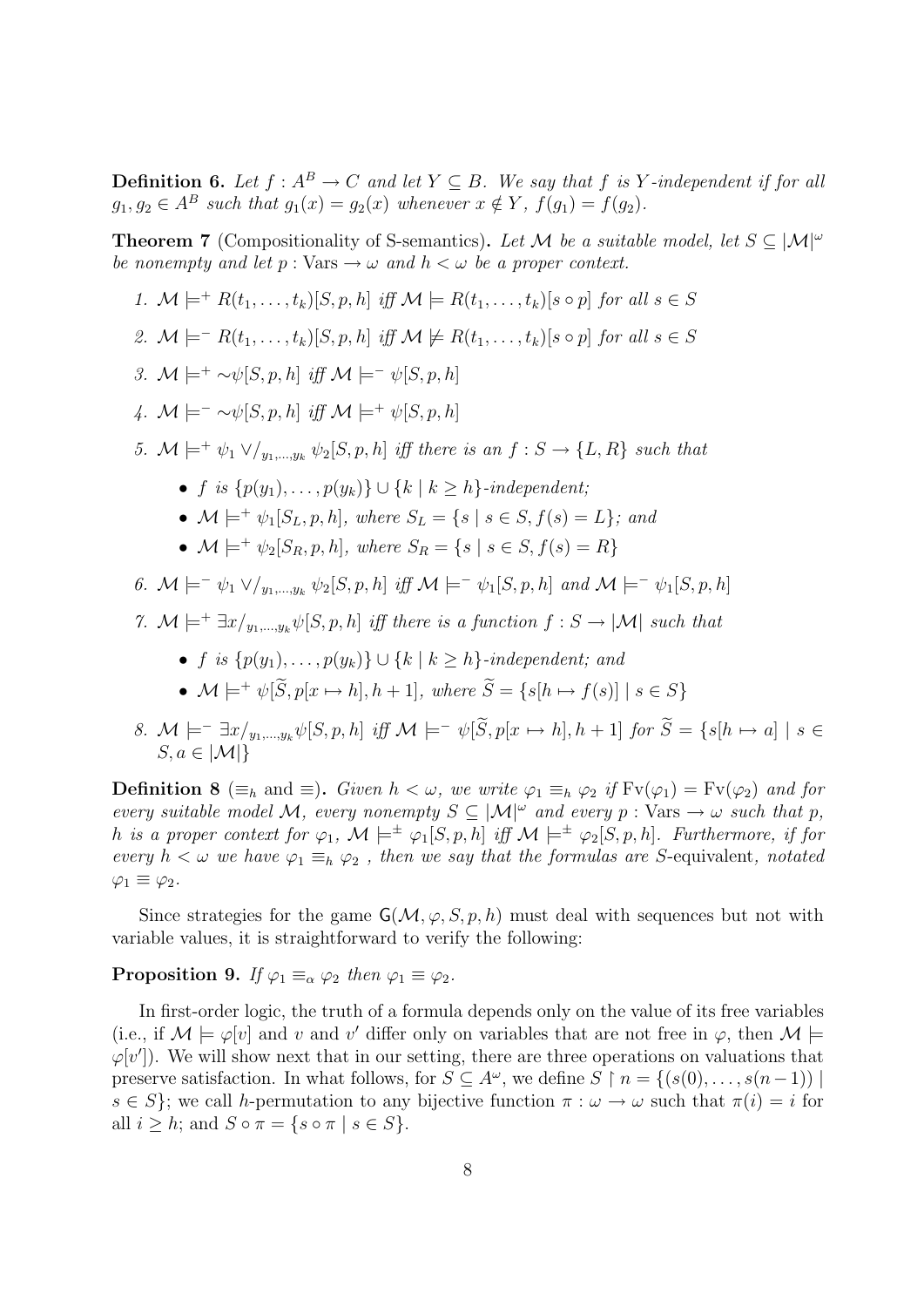**Theorem 10.** For all suitable M, nonempty  $S \subseteq |\mathcal{M}|^{\omega}$  and proper contexts for  $\varphi$ , p and  $h$ :

1. If  $\widetilde{p} \restriction F_v(\varphi) = p \restriction F_v(\varphi)$ , then  $\mathcal{M} \models^{\pm} \varphi[S, p, h]$  iff  $\mathcal{M} \models^{\pm} \varphi[S, \widetilde{p}, h]$ .

2. If  $\widetilde{S}$  is such that  $\widetilde{S} \restriction h = S \restriction h$ , then  $\mathcal{M} \models^{\pm} \varphi[S, p, h]$  iff  $\mathcal{M} \models^{\pm} \varphi[\widetilde{S}, p, h]$ .

3. If  $\pi$  is an h-permutation then  $\mathcal{M} \models^{\pm} \varphi[S, p, h]$  iff  $\mathcal{M} \models^{\pm} \varphi[S \circ \pi, \pi \circ p, h]$ .

We are now ready to show that, when restricted to regular formulas, the equivalence notions of S-semantics and T-semantics match. Of course, this implies that the set of valid (regular) formulas of both logics is the same and, because of Proposition 9, S-semantics is a proper generalization of T-semantics (the proof is on Section A.4).

**Theorem 11.** Let  $\varphi_1$  and  $\varphi_2$  be regular formulas. Then  $\varphi_1(x_0, \ldots, x_{h-1}) \equiv_T \varphi_2(x_0, \ldots, x_{h-1})$ iff  $\varphi_1 \equiv_h \varphi_2$ .

## 4 Game Theoretical Semantics for IF with Flattening

We say that  $\varphi$  is true in M when  $M \models^+ \varphi$  and that is false if  $M \models^- \varphi$ . Clearly, if  $\mathcal{M} \models^+ \varphi$  then  $\mathcal{M} \not\models^- \varphi$ , and if  $\mathcal{M} \models^- \varphi$  then  $\mathcal{M} \not\models^+ \varphi$ . However there are sentences which may be neither true nor false in a model. Hodges considers the problem of adding classical negation to slash logic. He wants, for instance,  $\mathcal{M} \models^{\pm} \neg \varphi$  iff  $\mathcal{M} \not\models^{\pm} \varphi$  to hold; restoring, for sentences, the identity between being not-true and being false. To this end, he introduces the *flattening operator*  $\downarrow$ , and stipulates  $\neg \psi \equiv \sim \downarrow \psi$  [11].

Since in this section we move to slash logic enriched with the flattening operator, we assume from here on that  $\downarrow$  may occur freely in a formula. First of all, we need to specify its semantics. Hodges used a compositional definition; therefore, we will take Theorem 7 to be a compositional definition of  $\models^+$  and  $\models^-$  for slash logic and extend it to handle  $\downarrow$ . Observe we are simply adapting his notation according to our presentation.

**Definition 12** ( $\models$ <sup>+</sup> and  $\models$ <sup>-</sup> for S-semantics with  $\downarrow$ ). We define  $\models$ <sup>+</sup> and  $\models$ <sup>-</sup> as the relation induced by clauses  $1-8$  of Theorem 7, plus

- 9.  $\mathcal{M} \models^+ \psi[S, p, h]$  iff  $\mathcal{M} \models^+ \psi[s, p, h]$  for every  $s \in S$
- 10.  $\mathcal{M} \models^{-} \psi[S, p, h]$  iff  $\mathcal{M} \not\models^{+} \psi[s, p, h]$  for every  $s \in S$

Hodges seems to suggest that no natural game-theoretical semantics can be given for this logic<sup>3</sup>. In any case, this can indeed be done. We define next the game  $\mathsf{G}_\downarrow(\mathcal{M}, \varphi, S, p, h)$ , which extends the rules of the game described in Section 3 to deal with formulas containing arbitrary occurrences of ↓.

<sup>&</sup>lt;sup>3</sup>The exact quote is: "In the presence of  $\downarrow$ , we can't define a game  $G(\phi, A)$  for arbitrary A and  $\phi$ ." [11, p. 556].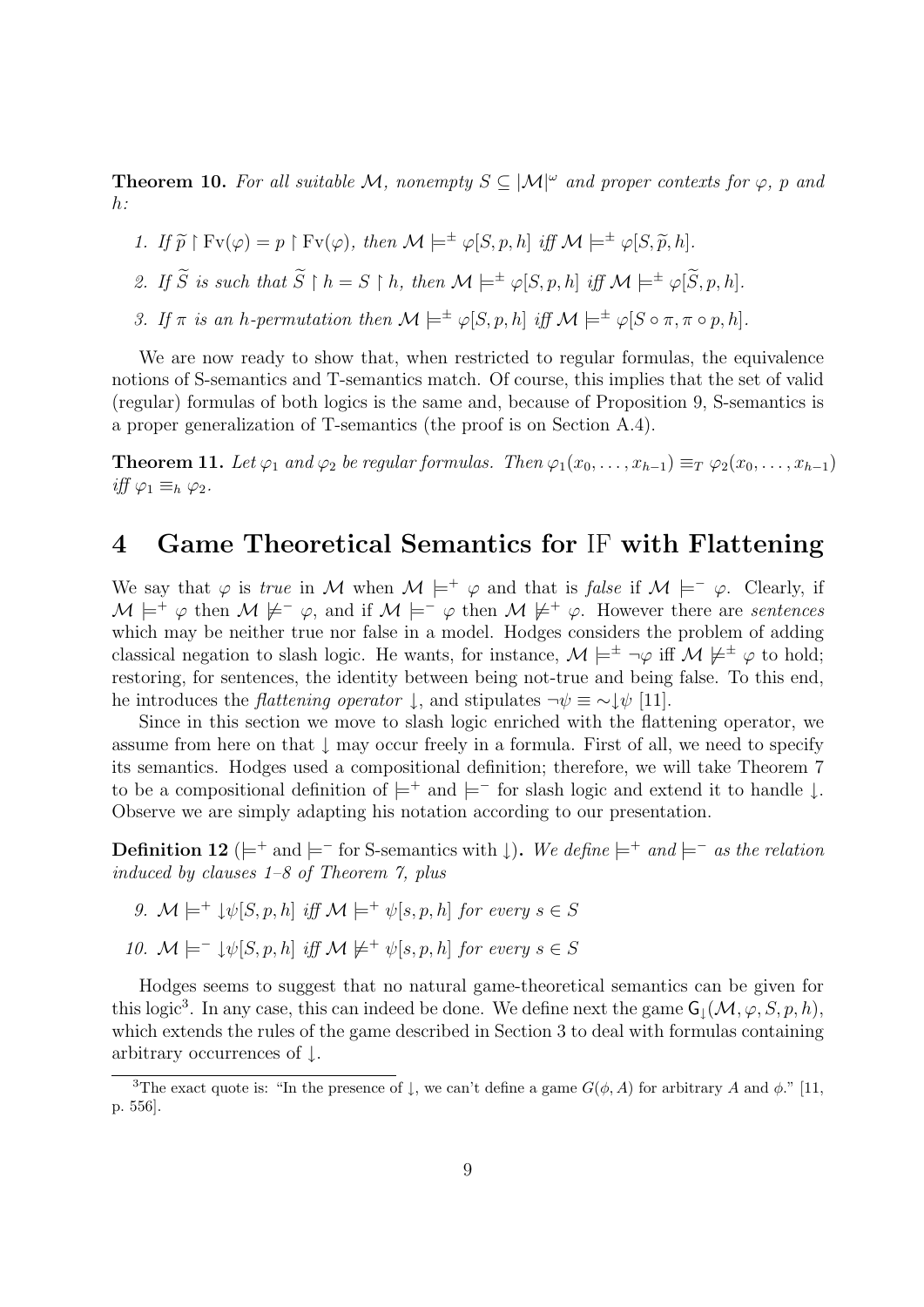The board. The board is essentially the same one used for  $\mathsf{G}(\mathcal{M}, \varphi, S, p, h)$ . The syntactic tree of the formula now may contain ↓-nodes; these are assigned to players using the same criteria: those under an even number of ∼-nodes belong to Eloïse, the remaining ones to Ab´elard. Just like the leafs of the tree, ↓-nodes will not be decorated.

The turns. Unlike the one of Section 3, this game may last more than one turn. At any point of the game, the remaining number of turns will be bounded by the number of nested occurrences of ↓-nodes in the game-board. The opening turn is played exactly like in Section 3, although we still need to stipulate what happens, during the evaluation phase, if Nature arrives to a formula of the form  $\downarrow \psi$ . Observe that this means that if no  $\downarrow$ occurs in  $\varphi$ , then  $\mathsf{G}(\mathcal{M}, \varphi, S, p, h)$  and  $\mathsf{G}_1(\mathcal{M}, \varphi, S, p, h)$  are essentially the same game.

So, summing up, when the game starts, both players decorate their nodes simultaneously; then Nature picks a sequence and puts it in the placeholder, and finally starts the evaluation phase (cf. rules  $R1-R4$  in Section 3). If evaluation reaches a leaf (i.e., an atom), then the game ends, and the winner is determined according to rule R4. For the extra case we add the following rule:

**R5** If the tree is of the form  $\downarrow \psi$ , then the turn ends.

The initial turn differs slightly from the subsequent ones, where the formula on the board will be always of the form  $\downarrow \psi$ . Now both players get to redecorate their nodes, except that in this case, they proceed one after the other. The player who owns the ↓-node at the root gets to do it first. After this, Nature replaces the tree with  $\psi$  and proceeds to the evaluation phase following rules R1–R5.

We won't go into a formal description of a winning strategy for this game. We simply take it to be some form of oracle that, when followed, guarantees that the game ends in a winning position.

**Theorem 13** (Game semantics for  $\downarrow$ ). Given a formula  $\varphi$ , a suitable M, a nonempty  $S \subseteq |\mathcal{M}|^{\omega}$  and a proper context for  $\varphi$ ,  $\langle p, h \rangle$ , the following holds:  $\mathcal{M} \models^+ \varphi[S, p, h]$  iff Eloïse has a winning strategy for  $G_1(\mathcal{M}, \varphi, S, p, h)$ ;  $\mathcal{M} \models^-\varphi[S, p, h]$  iff Abélard has a winning strategy for  $G_1(\mathcal{M}, \varphi, S, p, h)$ .

## 5 Conclusions

We think that invariance under  $\alpha$ -equivalence is a property that no sane formalism can disregard. By decoupling *values* from *name for values* we have been able to successfully generalize Hodges' T-semantics from regular formulas to unrestricted ones. To achieve this we had to pay a small price: abandon the well-established use of classical valuations.

In [3], Caicedo, Dechesne and Janssen took a different path and investigated a weaker notion of equivalence for V-semantics. They say, for instance, that  $\varphi \equiv_{xz} \psi$  if  $\{x, y\} \not\subseteq$  $Fv(\varphi) \cup Fv(\psi)$  and  $\mathcal{M} \models^{\pm} \varphi[V]$  iff  $\mathcal{M} \models^{\pm} \psi[V]$ , provided that x and z are excluded from the domain of the valuations in V and go into great technical efforts to properly characterize the normal form equivalences initially presented in [4]. We believe this route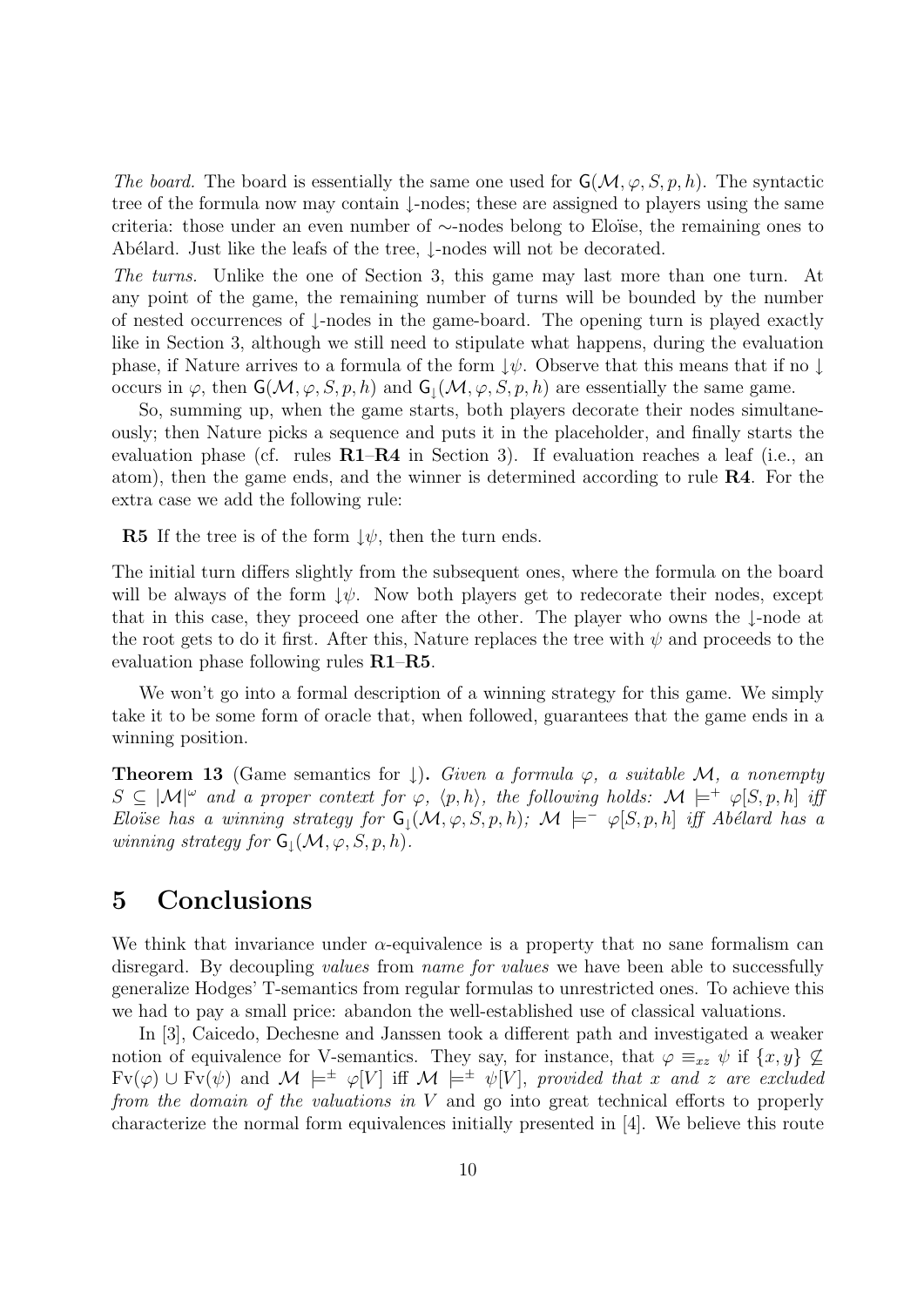leads ultimately to a dead-end: V-semantics are buying very little and are too hard to reason about.

We favor a simpler approach, akin to the usual practice in classical logics. For convenience, stick to regular formulas, use a lightweight formalism, like T-semantics, and finally resort to Theorem 11 and Propositions 1 and 9 to generalize the result. This way, for instance, the normal forms results of [4] can easily be shown to hold under S-semantics, in a much more general way than in [3].

In the last part of the paper we looked at the ↓-operator from a novel game-theoretical perspective. We believe this will ultimately help to gain more insight about this operator.

#### 5.0.1 Acknowledgments.

This work was partially supported by grant PICTR 0172 from the Agencia Nacional de Promoción Científica y Tecnológica (Argentina); by grant G.0344.05 from the Research Foundation Flanders (FWO-Vlaanderen) and by the European Union under the FP6-IST-FET programme, Project n. FP6-14915, GeoPKDD: Geographic Privacy-Aware Knowledge Discovery and Delivery. D. Gorín is partially supported by a grant from CONICET, Argentina.

### A Technical Appendix

### A.1 Compositionality for T-semantics

For completeness, we introduce the compositional formulation of T-semantics. Our presentation is closer to the one due to Caicedo and Krynicki [4], but they can easily be shown to be equivalent.

In the following definition, if  $t=(t_1,\ldots,t_n)\in |\mathcal{M}|^n$ , then  $v_t: \text{Vars} \to |\mathcal{M}|$  stands for any classical first order valuation such that  $v(x_i) = t_i$  for  $i = 1, \ldots, n$ . For a definition of Y -independence, refer to Definition 6 on page 8.

**Definition 14** (Compositionality of T-semantics). Let  $\overline{x} = x_1, \ldots, x_n$ , let  $\psi(\overline{x})$  be a regular formula, let M be a suitable model and let  $T \subseteq |\mathcal{M}|^n$  be a set of deals of length n. We  $define \models^+ and \models^- as follows:$ 

1. if  $\varphi(\overline{x})$  is atomic or negated atomic,

- $\mathcal{M} \models^+ \varphi(\overline{x})[T]$  iff  $\mathcal{M} \models \varphi(\overline{x})[v_t]$  for all  $t \in T$
- $\mathcal{M} \models^-\varphi(\overline{x})[T]$  iff  $\mathcal{M} \not\models \varphi(\overline{x})[v_t]$  for no  $t \in T$

2. if  $\varphi(\overline{x}) = \sim \psi(\overline{x})$ ,

- $\mathcal{M} \models^+ \varphi(\overline{x})[T]$  iff  $\mathcal{M} \models^- \psi(\overline{x})[T]$
- $\mathcal{M} \models^- \varphi(\overline{x})[T]$  iff  $\mathcal{M} \models^+ \psi(\overline{x})[T]$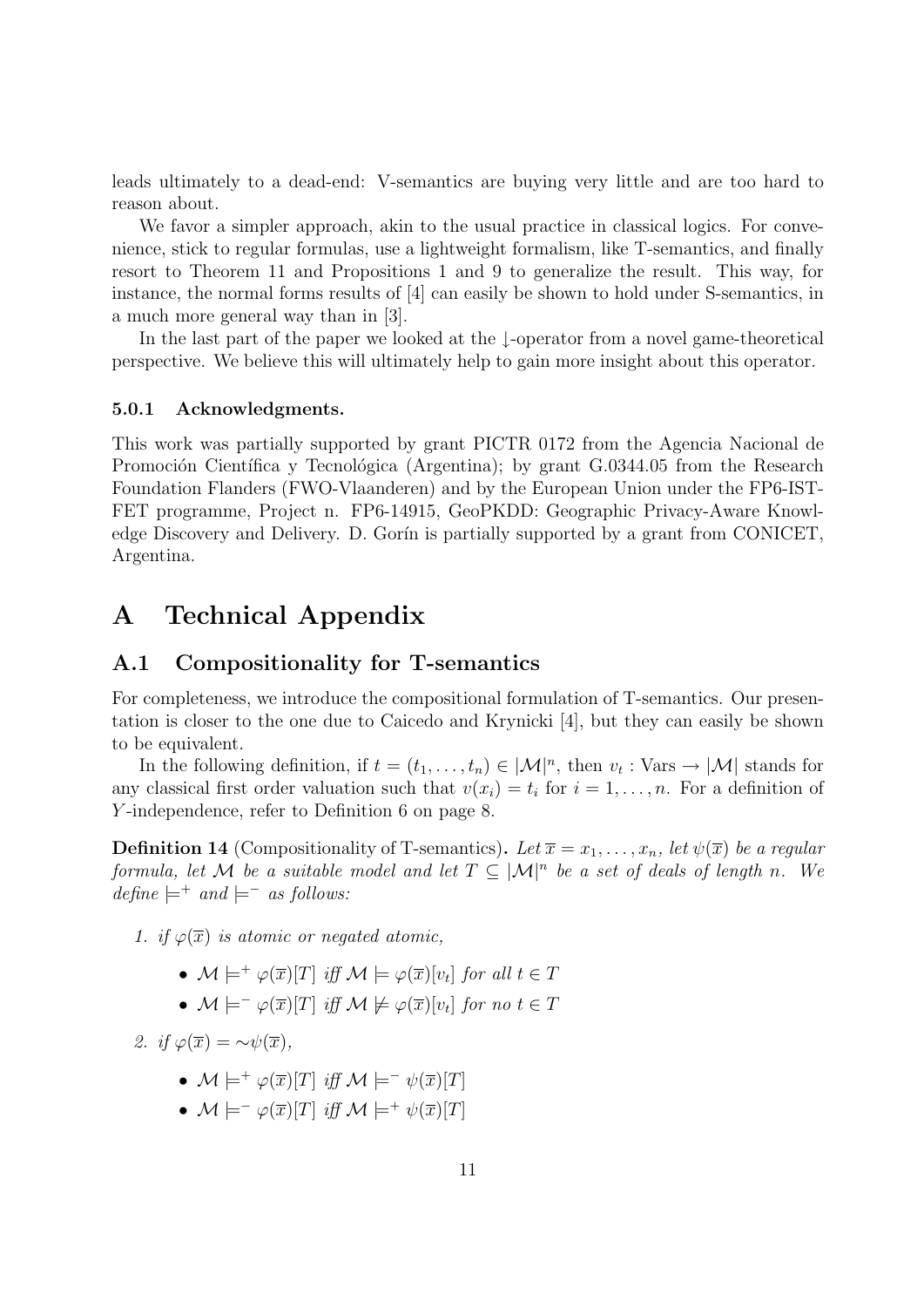3. if 
$$
\varphi(\overline{x}) = \psi_1(\overline{x}) \vee \vee_{x_{n_1},...,x_{n_k}} \psi_2(\overline{x})
$$
 for some  $\{n_1,...,n_k\} \subseteq \{1,...,n\}$ ,  
\n•  $\mathcal{M} \models^{\pm} \varphi(\overline{x})[T]$  iff there is a function  $g: T \rightarrow \{L, R\}$  such that  
\n $\vdash g$  is  $\{n_1,...,n_k\}$ -independent;  
\n $\vdash \mathcal{M} \models^{\pm} \psi_1(\overline{x})[T_L]$ , where  $T_L = \{t \mid t \in T, g(t) = L\}$ ; and  
\n $\vdash \mathcal{M} \models^{\pm} \psi_2(\overline{x})[T_R]$ , where  $T_R = \{t \mid t \in T, g(t) = R\}$   
\n•  $\mathcal{M} \models^{\pm} \varphi(\overline{x})[T]$  iff  $\mathcal{M} \models^{\pm} \psi_1(\overline{x})[T]$  and  $\mathcal{M} \models^{\pm} \psi_1(\overline{x})[T]$   
\n4. if  $\varphi(\overline{x}) = \exists y/x_{n_1,...,x_{n_k}} \psi(\overline{x}, y)$  and  $y \notin \{x_1,...,x_n\}$  for some  $\{n_1,...,n_k\} \subseteq \{1,...,n\}$ ,  
\n•  $\mathcal{M} \models^{\pm} \varphi(\overline{x})[T]$  iff there is a function  $g: T \rightarrow |\mathcal{M}|$  such that  
\n $\vdash g$  is  $\{n_1,...,n_k\}$ -independent; and  
\n $\vdash \mathcal{M} \models^{\pm} \psi(\overline{x}, y)[T']$ , where  
\n $T' = \{(t_1,...,t_n, g(t_1,...,t_n)) \mid (t_1,...,t_n) \in T\}$   
\n•  $\mathcal{M} \models^{\pm} \varphi(\overline{x})[T]$  iff  $\mathcal{M} \models^{\pm} \psi(\overline{x}, y)[T']$  for  
\n $T' = \{(t_1,...,t_n, a) \mid (t_1,...,t_n) \in T, a \in |\mathcal{M}|\}$ 

### A.2 Proof of Proposition 1

Let  $\overline{x} = x_1, \ldots, x_n$ . It is enough to consider the case where  $\varphi_1(\overline{x})$  is equal to  $\varphi_2(\overline{x})$  except that the bound variable u of  $\varphi_1(\overline{x})$  is replaced by v in  $\varphi_2(\overline{x})$ , within the scope of the same quantifier. By the Full Abstraction Theorem for T-semantics [11, Theorem 7.6] it suffices to prove that  $\exists u/_{x_{n_1},...,x_{n_k}} \psi_1(\overline{x},u) \equiv_T \exists v/_{x_{n_1},...,x_{n_k}} \psi_2(\overline{x},v)$ , where  $\psi_2(\overline{x},v)$  is obtained from  $\psi_1(\overline{x}, v)$  when replacing the free variable u with v. One can prove by induction that  $\psi_1(\overline{x}, v) \equiv_T \psi_2(\overline{x}, u)$ . The key point here is that at item 1 of Definition 14 the name u or v is irrelevant, as long as they came in the same order in the lists  $(\bar{x}, u)$  and  $(\bar{x}, v)$ .

### A.3 Proof of Theorem 7

For the right-to-left implication, one proceeds by structural induction and shows that, for the  $\exists$  and  $\vee$  cases, the function f plus the strategy for the subformula(s) constitute a winning strategy. For the left-to-right implication, one only needs to see that if a player has a winning strategy on the game  $\mathsf{G}(\mathcal{M}, \varphi, S, p, h)$ , then he also has a winning strategy where all the functions that constitute it satisfy the independence restriction, and this is relatively straightforward (the full details can be seen, e.g., in [3, Theorems 4.7 and 4.8]). In every case, one also has to check that contexts are proper, but this is trivial.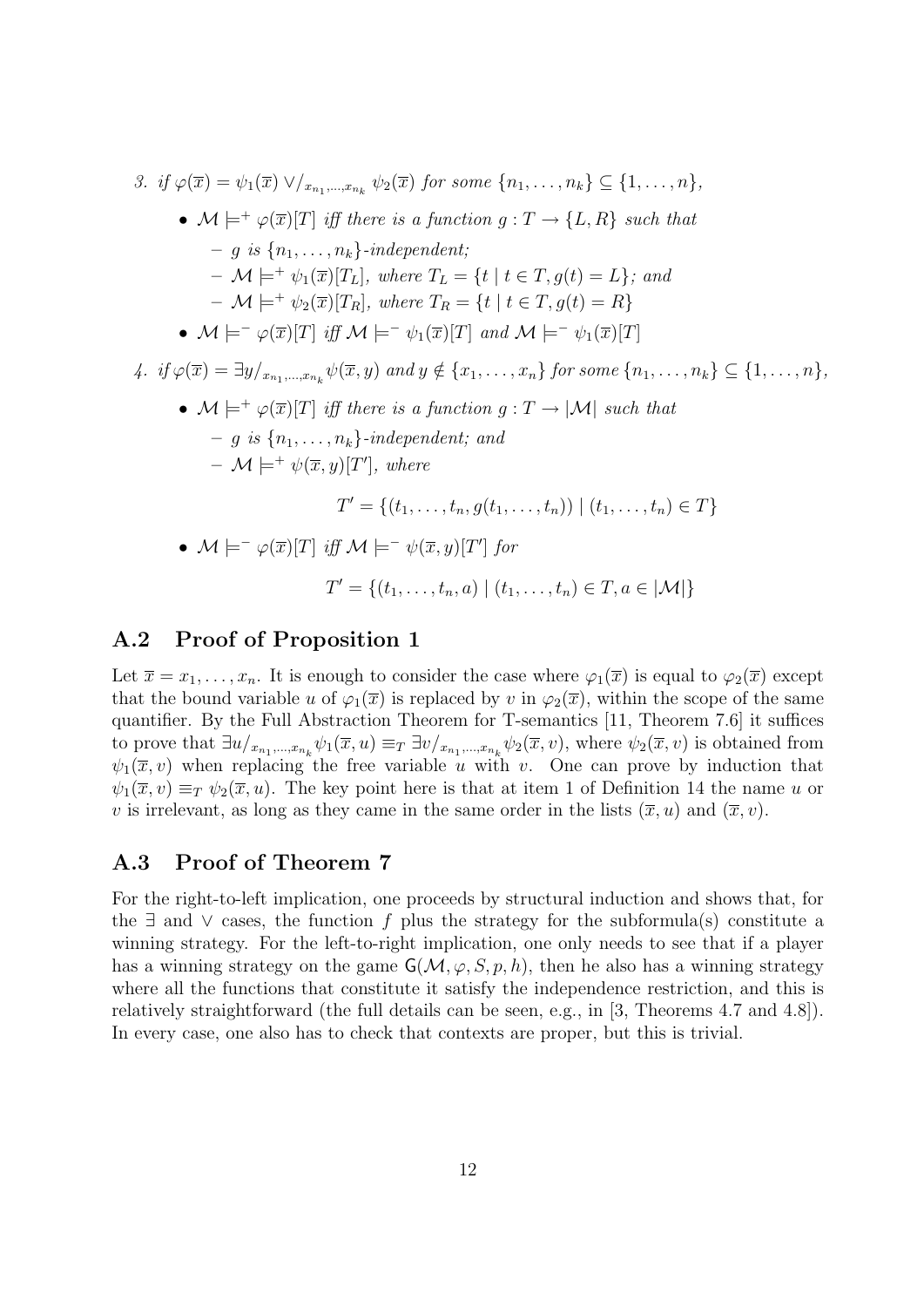### A.4 Proof of Theorem 11

We first need to establish the following lemma.

**Lemma 15.** Let  $\varphi(x_0, \ldots, x_{h-1})$  be a regular formula such that in every branch of its syntactic tree, variables are bound in the same order. Furthermore, let  $p : \text{Vars} \to \omega$  be such that  $p(x_i) = i$  for  $0 \leq i < h$ . Then  $\mathcal{M} \models^{\pm} \varphi[S, p, h]$  iff  $\mathcal{M} \models^{\pm} \varphi(x_0 \dots x_{h-1})[S \restriction h]$ .

*Proof.* Let  $\overline{x} = x_0, \ldots, x_{h-1}$ . Suppose the list of occurrences of bound variables appearing in each branch of the syntactic tree of  $\varphi(\overline{x})$  (from the root to the leaves) is a prefix of  $x_h, x_{h+1}, x_{h+2}, \ldots$  The proof goes by induction in the complexity of  $\varphi$ . The atomic and negation are straightforward. Let us analyze the case  $\varphi = \exists x_h /_{x_{n_1},...,x_{n_k}} \psi(\overline{x}, x_h)$ , for some  ${n_1, \ldots, n_k} \subseteq \{0, \ldots, h-1\}$ 

For the left to right implication, suppose  $\mathcal{M} \models^+ \varphi(\overline{x})[S, p, h]$ . By Theorem 7 (item 7), there is a function  $f: S \to |\mathcal{M}|$  such that  $f$  is  $\{p(x_{n_1}), \ldots, p(x_{n_k})\} \cup \{k \mid k \geq h\}$ independent and  $\mathcal{M} \models^+ \psi(\overline{x}, x_h)[S', p[x_h \mapsto h], h+1]$ , where  $S' = \{s[h \mapsto f(s)] \mid s \in S\}$ . Since  $p = p[x_h \mapsto h]$ , by inductive hypothesis we get  $\mathcal{M} \models^+ \psi(\overline{x}, x_h)[S' \upharpoonright h+1]$ . Fix  $z \in S$ and define  $g: S \restriction h \to |\mathcal{M}|$  as  $g(s_0, \ldots, s_{h-1}) = f(s_0 \ldots s_{h-1} z(h) z(h+1) \ldots)$  for every  $(s_0, \ldots, s_{h-1}) \in S \restriction h$ . Since f is  $\{n_1, \ldots, n_k\} \cup \{k \mid k \ge h\}$ -independent then g is clearly well-defined and  $\{n_1, \ldots, n_k\}$ -independent. Furthermore,

$$
S' \upharpoonright h + 1 = \{ (s_0, \ldots, s_{h-1}, g(s)) \mid (s_0, \ldots, s_{h-1}) \in S \upharpoonright h \}.
$$

By Definition 14 (item 4),  $\mathcal{M} \models^+ \varphi(\overline{x})[S \restriction h].$ 

For the other direction, suppose  $\mathcal{M} \models^+ \varphi(\overline{x})[S \restriction h]$ . By Definition 14 (item 4), there exists some function  $g : S \restriction h \to |\mathcal{M}|$  that is  $\{n_1, \ldots, n_k\}$ -independent and such that  $\mathcal{M} \models^+ \psi(\overline{x}, x_h)[T']$ , where

$$
T' = \{(t_1, \ldots, t_h, g(t_1, \ldots, t_h)) \mid (t_1, \ldots, t_h) \in S \restriction h\}.
$$

Observe that  $T' = S' \restriction h + 1$ , where

$$
S' = \{s[h \mapsto g(s(0), \dots, s(h-1))] \mid s \in S\}.
$$

By inductive hypothesis and the fact that  $p[x_h \mapsto h] = p$ , we have  $\mathcal{M} \models^+ \psi(\overline{x}, x_h)[S', p[x_h \mapsto$ h, h + 1. Define  $f: S \to |\mathcal{M}|$  as  $f(s) = g(s(0), \ldots, s(h-1))$  for  $s \in S$ . By definition, f is clearly  $\{k \mid k \geq h\}$ -independent, and since g is  $\{n_1, \ldots, n_k\}$ -independent, f also is. By Theorem 7 (item 7) we conclude  $\mathcal{M} \models^+ \varphi(\overline{x})[S, p, h].$ 

The case for  $\models^-$  and  $\varphi = \exists x_h/_{x_{n_1},...,x_{n_k}} \psi(\overline{x}, x_n)$  is straightforward. A similar argument can be used for the case  $\varphi(\overline{x}) = \psi_1(\overline{x}) \vee /_{x_{n_1},...,x_{n_k}} \psi_1(\overline{x})$ .  $\Box$ 

We are now ready to prove the theorem. We will only show it for  $\models^+$ , the argument for  $\models^-$  is similar. In what follows  $\overline{x}$  will stand for  $x_0, \ldots, x_{h-1}$ . From left to right, by the counterpositive, suppose that  $\mathcal{M} \models^+ \varphi_1(\overline{x})[S, p, h]$  and  $\mathcal{M} \not\models^+ \varphi_2(\overline{x})[S, p, h]$ , for some suitable model M and some  $p : \text{Vars} \to \omega$  such that p, h is a proper context for  $\varphi_1$  (and for  $\varphi_2$ , since  $Fv(\varphi_1) = Fv(\varphi_2)$ . One can build an h-permutation  $\pi$  such that  $\pi(p(x_i)) = i$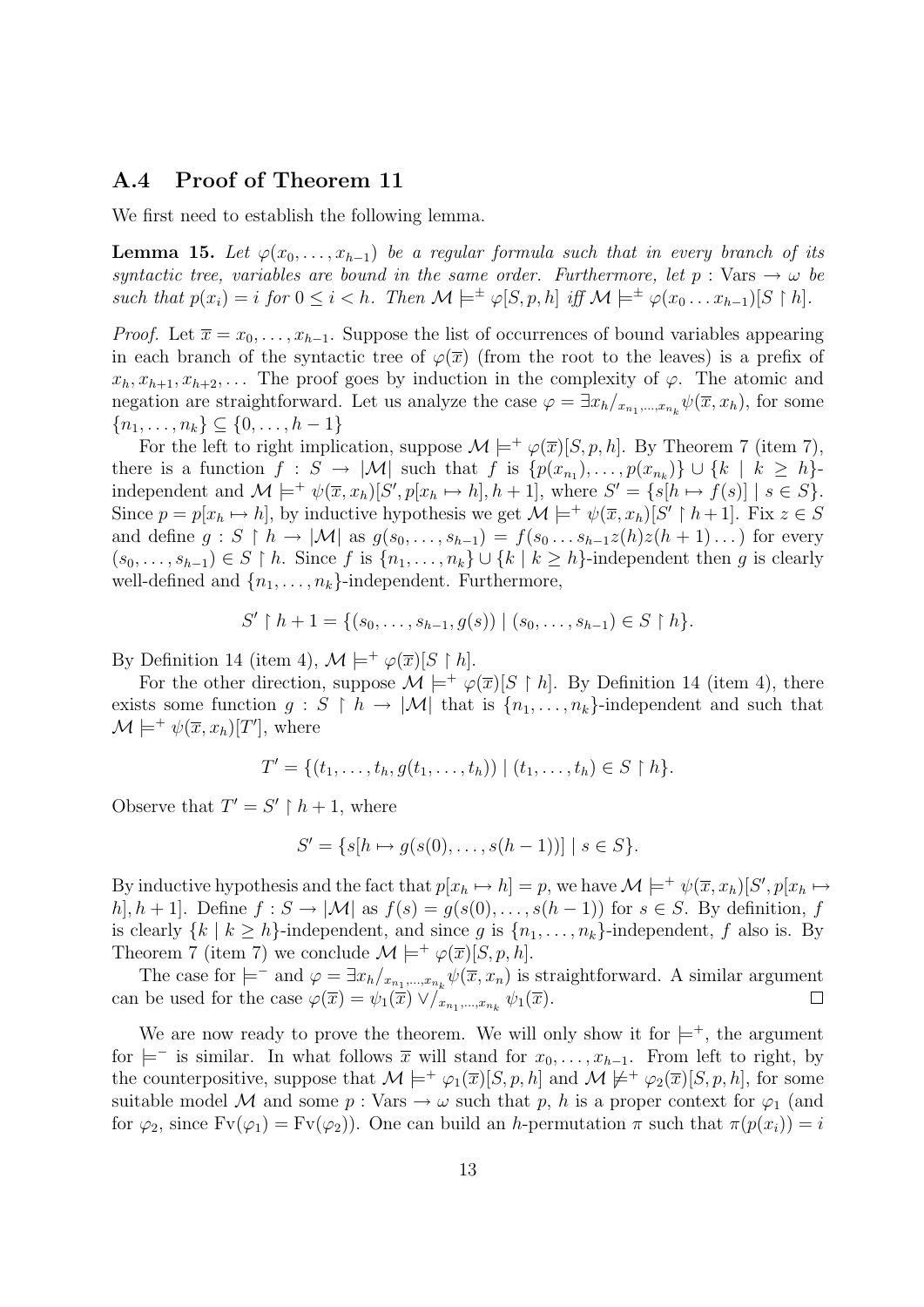for  $0 \leq i < h$  and using Theorem 10 one gets  $\mathcal{M} \models^+ \varphi_1(\overline{x})[S \circ \pi, \pi \circ p, h]$  but  $\mathcal{M} \not\models^+$  $\varphi_2(\overline{x})[S \circ \pi, \pi \circ p, h]$ . By Proposition 9, we can pick regular  $\varphi'_1 \equiv_\alpha \varphi_1$  and  $\varphi'_2 \equiv_\alpha \varphi_2$  where variables are bound in the same order on every branch of their syntactic trees and, using Lemma 15 we obtain  $\mathcal{M} \models^+ \varphi_1'(\overline{x})[S \circ \pi \upharpoonright h]$  and  $\mathcal{M} \not\models^+ \varphi_2'(\overline{x})[S \circ \pi \upharpoonright h]$ , which implies  $\varphi_1(\overline{x}) \not\equiv_T \varphi_2(\overline{x})$  using Proposition 1.

From right to left, suppose  $\varphi_1(\overline{x}) \not\equiv_T \varphi_2(\overline{x})$ , i.e.,  $\mathcal{M} \models^+ \varphi_1(\overline{x})[T]$  and  $\mathcal{M} \not\models^+ \varphi_2(\overline{x})[T]$ , for some suitable model M and some trump  $T \subseteq |\mathcal{M}|^h$ . Define

$$
S = \{t_1 \cdots t_h s \mid (t_1, \ldots, t_h) \in T, s \in |\mathcal{M}|^{\omega}\}\
$$

and  $p(x_i) = i$ . Again, using invariance under  $\alpha$ -equivalence and Lemma 15 we conclude  $\mathcal{M} \models^+ \varphi_1[S, p, n]$  and  $\mathcal{M} \not\models^+ \varphi_2[S, p, n]$ .

### A.5 Proof of Theorem 13

The proof goes by induction on  $\varphi$  and is, essentially equivalent to the one for Theorem 7 except that we also have to account for the case where  $\varphi$  is  $\downarrow \psi$ . Suppose first  $\mathcal{M} \models^{+}$  $\downarrow \psi[S, p, h];$  this means that  $\mathcal{M} \models^+ \psi[s, p, h]$  for all  $s \in S$ . We want to construct a winning strategy for Eloïse for the game  $\mathsf{G}_1(\mathcal{M}, \downarrow \psi, S, p, h)$ . The first turn is irrelevant; for the second one, Eloïse simply has to consider the valuation  $s$  in the placeholder and use the winning strategy for  $G_1(\mathcal{M}, \psi, \{s\}, p, h)$  that, by inductive hypothesis, she has. For the other direction, suppose Eloïse has a winning strategy for  $\mathsf{G}_1(\mathcal{M}, \downarrow \psi, S, p, h)$ . This implies she has a winning strategy for  $G_1(\mathcal{M}, \psi, \{s\}, p, h)$  for all  $s \in S$ : play whatever she would play as her second turn in  $\mathsf{G}_1(\mathcal{M}, \downarrow \psi, S, p, h)$  if Nature happened to pick s. By inductive hypothesis, this means  $\mathcal{M} \models^+ \psi[s, p, h]$  for all  $s \in S$  and, thus,  $\mathcal{M} \models^+ \psi[S, p, h]$ .

Suppose now  $\mathcal{M} \models^- \downarrow \psi[S, p, h]$ ; then for every  $s \in S$ ,  $\mathcal{M} \not\models^+ \psi[s, p, h]$ . From here we derive a winning strategy for Abélard on  $G<sub>1</sub>(M, \downarrow \psi, S, p, h)$  as follows. The first turn is irrelevant; for the second one, an  $s \in S$  has been picked and Eloïse has played first following some strategy. Observe that this strategy is also a possible strategy for  $G_1(\mathcal{M}, \psi, \{s\}, p, h)$ . But by inductive hypothesis, since  $\mathcal{M} \not\models^+ \psi[s, p, h]$ , it cannot be a winning strategy for this game, i.e. Abélard has some strategy that defeats hers. Abélard simply has to use this strategy from this point on and will win the game. Analogously, if Abélard has a winning strategy for  $\mathsf{G}_1(\mathcal{M}, \downarrow \psi, S, p, h)$ , then for every  $s \in S$  picked by Nature and any strategy followed by Eloïse, there is a way in which Abélard can play and win the game. But this means that for no  $s \in S$ , Eloïse has a winning strategy for  $\mathsf{G}_1(\mathcal{M}, \psi, \{s\}, p, h)$  and, thus, by inductive hypothesis,  $\mathcal{M} \not\models^+ \psi[s, p, h]$  and, finally,  $\mathcal{M} \models^- \psi[s, p, h]$ .

# References

[1] Henk Barendregt. The Lambda Calculus: its syntax and semantics, volume 103 of Studies in logic and the foundations of mathematics. North Holland, second edition, 1985.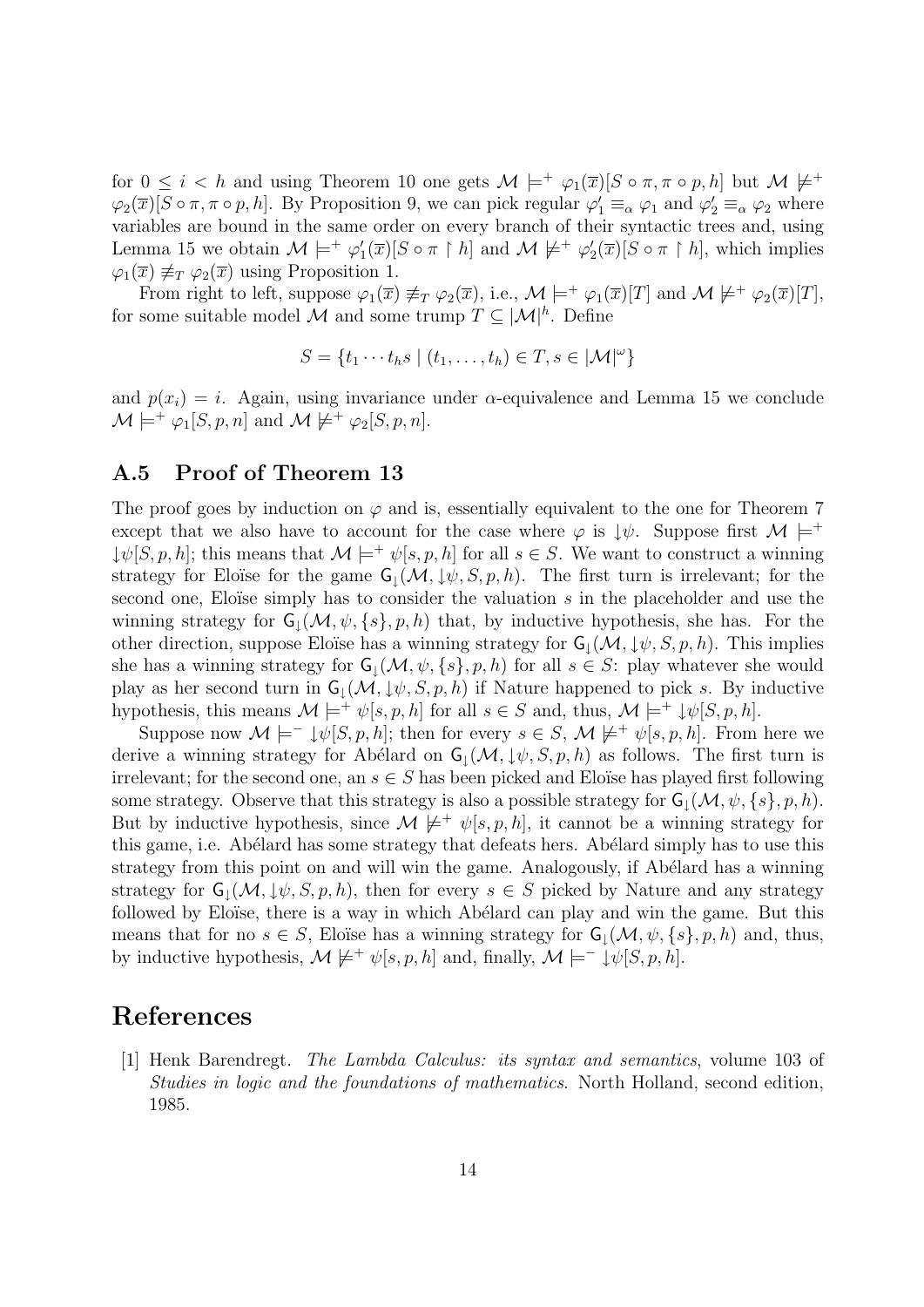- [2] Jon Barwise. On branching quantifiers in English. Journal of Philosophical Logic, 8:47–80, 1979.
- [3] Xavier Caicedo, Francien Dechesne, and Theo M. V. Jansen. Equivalence and quantifier rules for logic with imperfect information. Prepublication Series PP-2007-20, ILLC, 2007.
- [4] Xavier Caicedo and Michal Krynicki. Quantifiers for reasoning with imperfect information and  $\Sigma_1^1$ -logic. Contemporary Mathematics, 235:17-31, 1999.
- [5] Nicolaas Govert de Bruijn. Lambda calculus notation with nameless dummies. A tool for automatic formula manipulation with application to the Church-Rosser theorem. Indagationes Mathematicae, 34:381–392, 1972.
- [6] Francien Dechesne. Game, Sets, Maths: formal investigations into logic with imperfect information. PhD thesis, Department of Philosophy, University of Tilburg, The Netherlands, 2005.
- [7] Herbert Enderton. Finite partially ordered quantifiers. Zeitschrift für Mathematische Logik und Grundlagen der Mathematik, 16:393–397, 1970.
- [8] Leon Henkin. Some remarks on infinitely long formulas. In Infinitistic Methods: Proceedings of the Symposium on Foundations of Mathematics, pages 167–183. Pergamon Press, 1961.
- [9] Jaako Hintikka. The Principles of Mathematics Revisited. Cambridge University Press, 1996.
- [10] Jaako Hintikka and Gabriel Sandu. Game-theoretical semantics. In Johan van Benthem and Alice ter Meulen, editors, Handbook of logic and language, chapter 6. The MIT press, 1997.
- [11] Wilfrid Hodges. Compositional semantics for a language of imperfect information. Logic Journal of the IGPL, 5(4), 1997.
- [12] Wilfrid Hodges. Logics of imperfect information: why sets of assignments? In Proceedings of the 7th Augustus de Morgan Workshop "Interactive Logic: Games and Social Software", 2005.
- [13] Wilfried Hodges. Some strange quantifiers. In Jan Mycielski, Grzegorz Rozenberg, and Arto Salomaa, editors, Structures in Logic and Computer Science, A Selection of Essays in Honor of Andrzej Ehrenfeucht, volume 1261 of Lecture Notes in Computer Science, pages 51–65. Springer, 1997.
- [14] Theo M. V. Janssen. Independent choices and the interpretation of IF logic. Journal of Logic, Language and Information, 11(3):367–387, 2002.